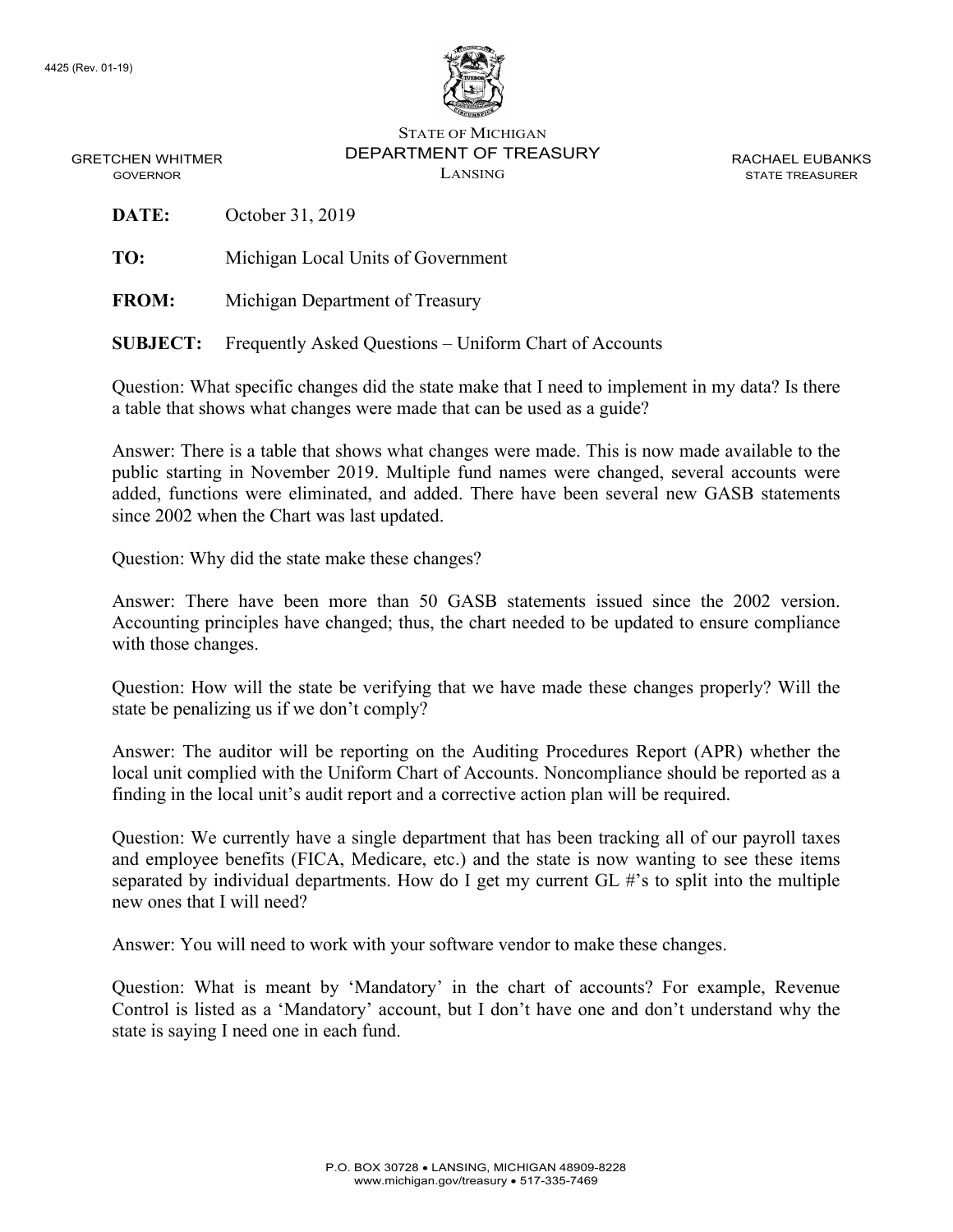Answer: The Mandatory numbers are a requirement only if: A. it is applicable to the particular local government, and B. optional accounts (which provide more detail) are currently not being used.

Question: Do the descriptions for each department or account need to match exactly those listed in the chart of accounts along with the number?

Answer: Yes. If you are referring to the name of the account or fund, one would need to report activities consistently in conformity with the chart.

Question: What happens when an auditor says someone is compliant, but they are not actually compliant?

Answer: Many audits are reviewed for compliance with various requirements including the Chart of Accounts. A corrective action plan may be necessary if the review finds noncompliance regardless of what the auditor has indicated.

Question: Why was the Judicial function pulled out of General Government?

Answer: GASB 37 par. 12 provides a reference to the Judicial function. The Judicial function was added to be compliant with GAAP.

Question: When do I need to implement the new Uniform Chart of Accounts (UCA)?

Answer: The new Chart needs to be implemented for local units with fiscal years ending October 31, 2022 and thereafter. Earlier implementation is always encouraged.

Question: How do I get access to the April 2002 version as it is no longer on the state's website for reference purposes?

Answer: One would need to contact our department by telephone or email to obtain the old version for reference purposes.

Question: What can I use Open numbers for?

Answer: Open numbers may only be used when designated accounts are not already available.

Question: We use account numbers for bulk water charges, sewer usage collections, water usage collections, etc. There isn't a revenue account number I can use on the new COA. I am not sure what to put these under.

Answer: Please use account number 607. You can then point off the accounts for the particular collection fee that you are referring to. For example, you could use account number 607.01 for sewer usage collections.

Question: We didn't see an account number dedicated to workers' comp insurance. Should it go as a 900 or 700 expense account number?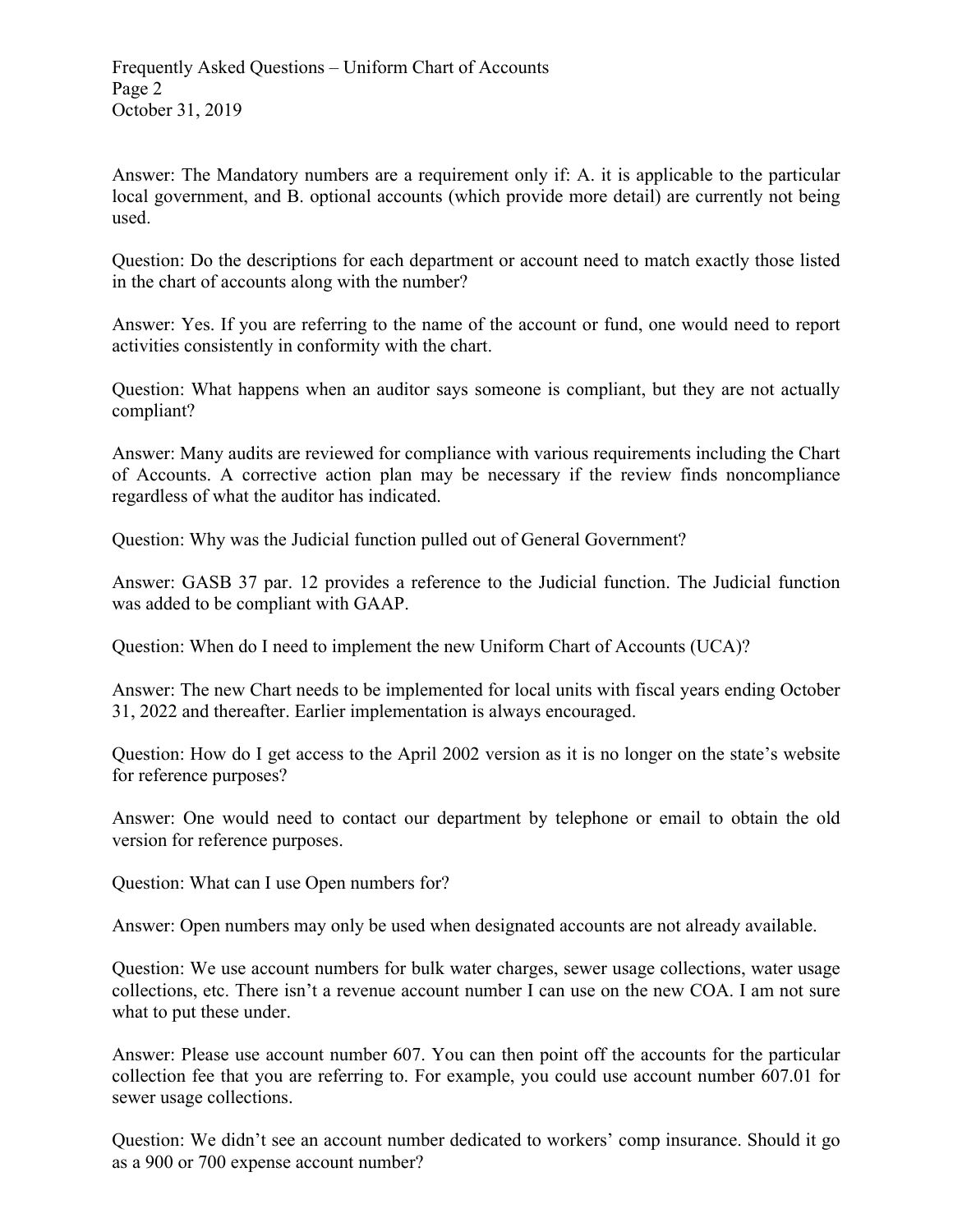Answer: The internal revenue service lists workers' compensation as an employee benefit. Based on that classification, this should be accounted for in a 700 account.

Question: Are we required to spread workers' comp among the activity levels, or is it okay to be in one activity (if so, where do you recommend)?

Answer: If a local unit has only one function (for example only General Government or only Public Safety), it would be acceptable to account for this within one activity of that function. This would not be acceptable if the local unit has more than one function (for example General Government and Public Safety).

Question: We have several bank accounts and many are closed, but still have a GL# assigned to them. The problem I'm having is I am going to have to move some of the account numbers around to match the new COA numbers. I don't seem to have enough numbers to accommodate what I have. Would it be alright to eliminate the GL numbers for the closed bank accounts?

Answer: It would be acceptable to close the GL numbers related to the closed accounts.

Question: I have more accounts then there are numbers available in the Chart of Accounts. How should I proceed?

Answer: Eliminate dormant account numbers. If there are still not enough accounts, pointing off the accounts would be acceptable.

Question: In the new Chart of Accounts, it shows accounts in the format 101-253-726 and also 101-253.01-726. Are those the only formats allowed?

Answer: Although not specifically stated in the chart, it is also acceptable to point off accounts.

Question: We are a township that levies a millage for roads. What account should we use to account for the money that we send to the road commission?

Answer: Special Revenue fund 204-Municipal Street fund should be used for the tax levy. Expenditures from this fund should be accounted for under activity 446- Roads, Streets, And Bridges to show the overall nature of the expenditure.

Question: We have a clerk/treasurer in our municipality. Can we account for these activities in a combined account called the clerk/treasurer?

Answer: No. These are listed as separate activities within the Uniform Chart of Accounts. To allocate costs, a local unit may determine a rate based on past experience or keep a log of time spent on each activity.

Question: We don't provide police services in our municipality. Do I need to add this activity in my chart?